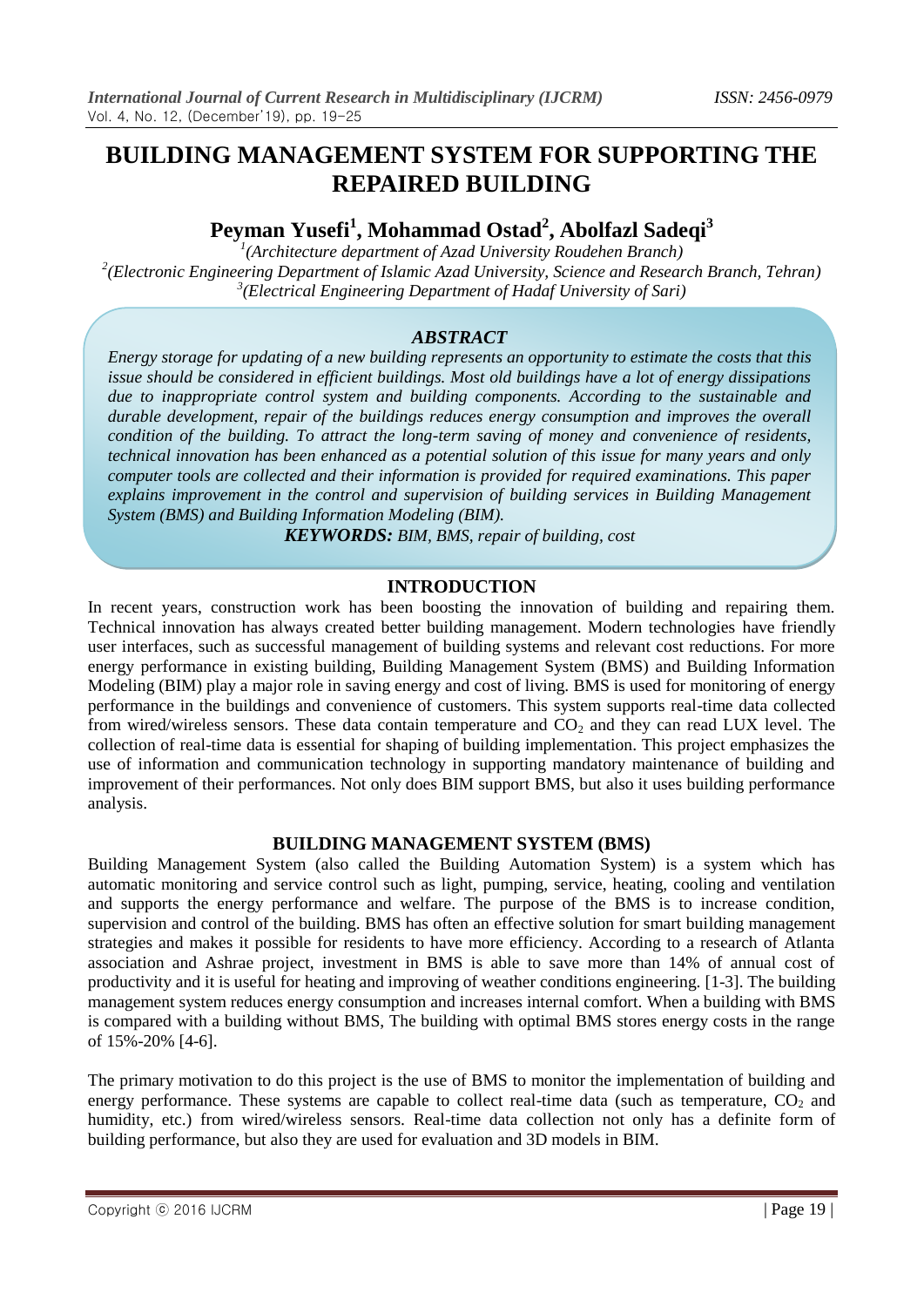#### **2-1- Fundamental Structure of BMS**

In general, the BMS statement includes all control components such as hardware, controller, link networks and central controllers[7]. The control system consists of three fundamental components: sensor, controller, and controlled instruments. Organization of different components for comprehensive BMS is in the system design. Each component in this design connects to each other and to the communication system [8-10].

BMS includes the level of the field layer, the level of the automation layer and the management level [11- 13]. For working with BMS, the central system is the automation layer and it requires the implementation of systems and communications[14]. There are the field controllers to control the transfer of data from one section to another. Moreover, field sensors have signals and simulators and they respond to this sensors in separate modes. Eventually, system interfaces (Web Search Engine) is a program which controls the display for users and it shows system response. Building applications programs are specified to turn off a light automatically and HVAC for users. The fundamental structure of building management system is presented in Fig.1.



Fig.1. the fundamental structure of building management system

### **2-1-1- Field Layer Level (FLL)**

The file controllers are associated with sensors and triggers in the field layer level and they take real-time data and connect it to automated layer which is at the management level and user interfaces[15]. If data is suitable for predefined parameters, no performance will occur at the level of the automation layer. Otherwise, communication controllers will control the system and its changes which are accordance with the system conditions such as turning on a boiler until it reaches room temperature, and so on[2, 16].

## **2-1-2- Automation Layer Level (ALL)**

Automation layer level includes smart control distribution networks (communication controllers) which relates to field controllers. Smart controllers come with smart systems. Each controller is able to control various system by fixed distribution points of I/O. Likewise, communication controllers are able to run automatically and independently from management level. In addition, the entire system should be able to operate automatically without interfaces and with management level.

#### **2-1-3- Management Level**

Management level information is accessible via automation layer level and it has a wide access to the network sections. Hence, management level makes a possibility to exchange the successful information with independent systems in the building[17, 18]. Successful, efficient, flexible information communication is an important tendency factor used in design and building management. The control function is limited at the management level because most of these functions occur in "ALL". In addition, the management level has the same overview on the systems with the user interface. Control systems play a crucial role in energy management [15] and the control of the main parts, cooling, ventilation and light, consumer estimates, access control, location alert, and alert of companies are related to the systems[19].

Owners of the building and facility managers respond to user interfaces and they control the implementation of the buildings. For instance, information of building conditions (current temperature, humidity, and level of  $CO<sub>2</sub>$ ) and application of building energy (total energy consumption per year, month and day) are available for obtaining more efficiencies in the buildings.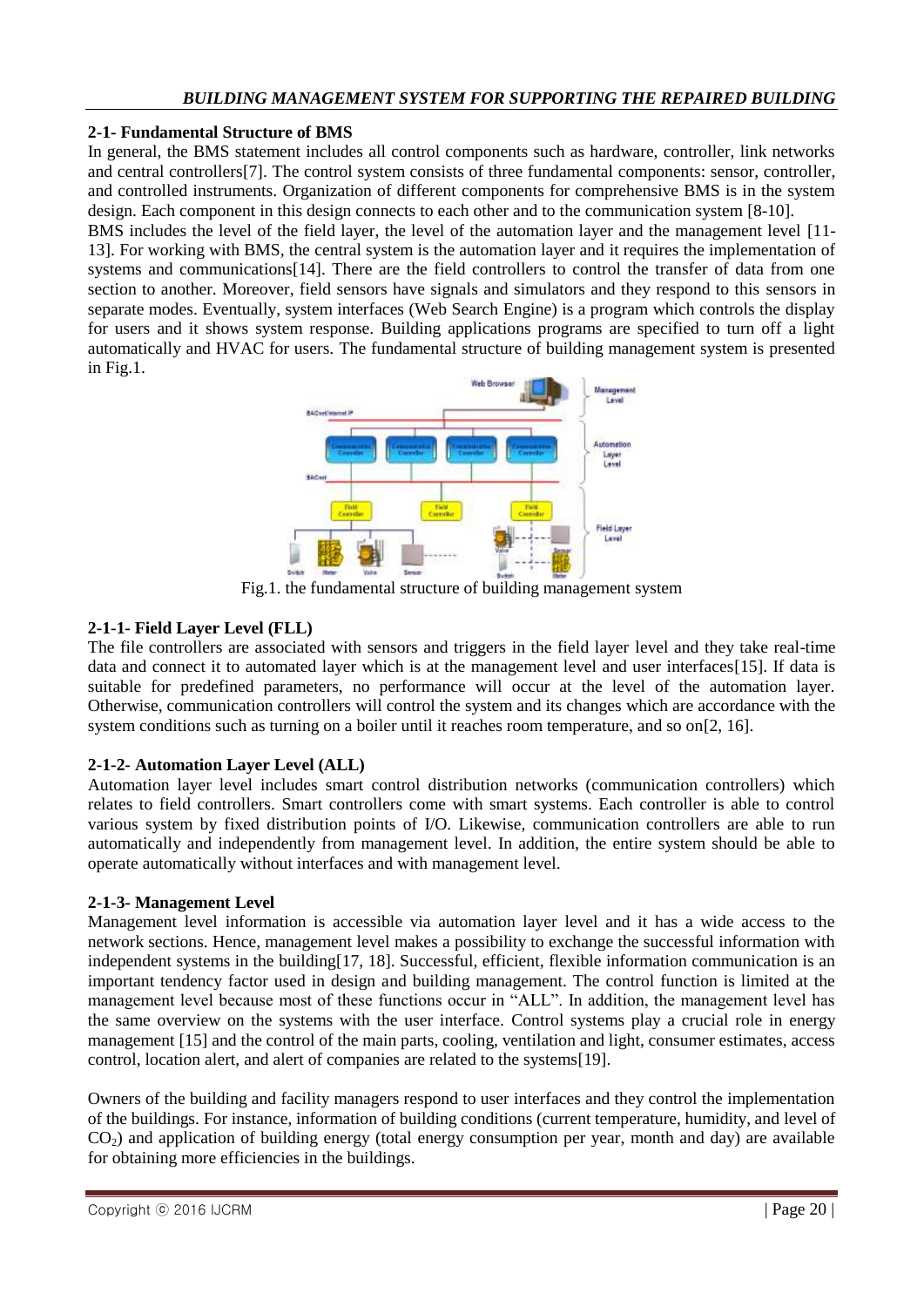There are many benefits for implementing of BMS which are mentioned in the following.

- Center controller, remote controller, and supervision of construction operations
- Fewer operating costs
- Increasing of the indoor air quality
- Keeping of comfort conditions
- **Efficient using of building resources and services**
- Sign of quick alert and fault detection
- Possibility to control a separate space

Researchers and partners of the industrial section are able to successfully accomplish BMS in Environmental Research Institute at Cork University and currently it has completely operational applications. In the next section, this issue will be discussed with the details.

### **2-2- An example of application of building management system**

An environmental research institute (eri) accomplished a research on three-story building which consists of meeting rooms, computer laboratories, web laboratories, clean rooms and controlled temperature rooms at University College Cork (UCC). Moreover, owners of the buildings have some experiences in green building operations. These buildings are reinforced by concrete structure and contain a high level of thermal mass. In addition, they provide mechanical and natural ventilation with night cooling as needed. In the eri building, BMS is within Cylon control range [14, 16, 20, 21]. BMS runs for different sensors and its estimation is for temperature, humidity,  $CO<sub>2</sub>$  sensor, bypass valves, and heat valves of building floor that are used for environmental control conditions in the building. Supervisory items include internal and external estimations which consist of air temperature, water temperature,  $CO<sub>2</sub>$  ppm, relative humidity, pumps, light intensity, wind speed, wind direction, etc.

Figure 2 represents a part of the first floor in BMS, and most of the rooms contain a temperature sensor which shows temperature set points and temperature sensitivity level and they are indicated by magnetic signs. Most booths represent the heat situation and valves in the room. Moreover, temperature sensors have real-time temperature at the surface of the field layer. The temperature set points in the input section are in advanced mode, and then the communication controllers automatically display the temperature at the level of the automatic layer. If the light is on for the valves, they will be open, and steam condition also indicates  $FC_{X,XX}$  where X.XX represents different digits. Specific booths contain RH (Relative Humidity sensor),  $CO_2$ ppm, and Bright Temperature sensors. These lights are next to the windows and indicate open window (on) and closed window (off). For instance, the current temperature is 23.8  $\degree$ C and facility management has adjusted the temperature at 20.5 °C with temperature sensitivity of 0.5 °C. Hence, no function is operated and lights will turn off [22-24]. Otherwise, if the temperature is below the temperature set points of 20  $^{\circ}$ C, the valves should be opened to increase the room temperature which is suitable with comfort of the residents.



Fig.2. the first western floor in BMS

It can be proven by this example that BMS is appropriate for user to mention the recovery information. The main information is related to performance of the buildings which are available at any time. In addition, energy estimation and sensors are more suitable and effective for greater efficiency. The network of sensors is one of the basic components in BMS and it shows the required accuracy specified in the scheme [25].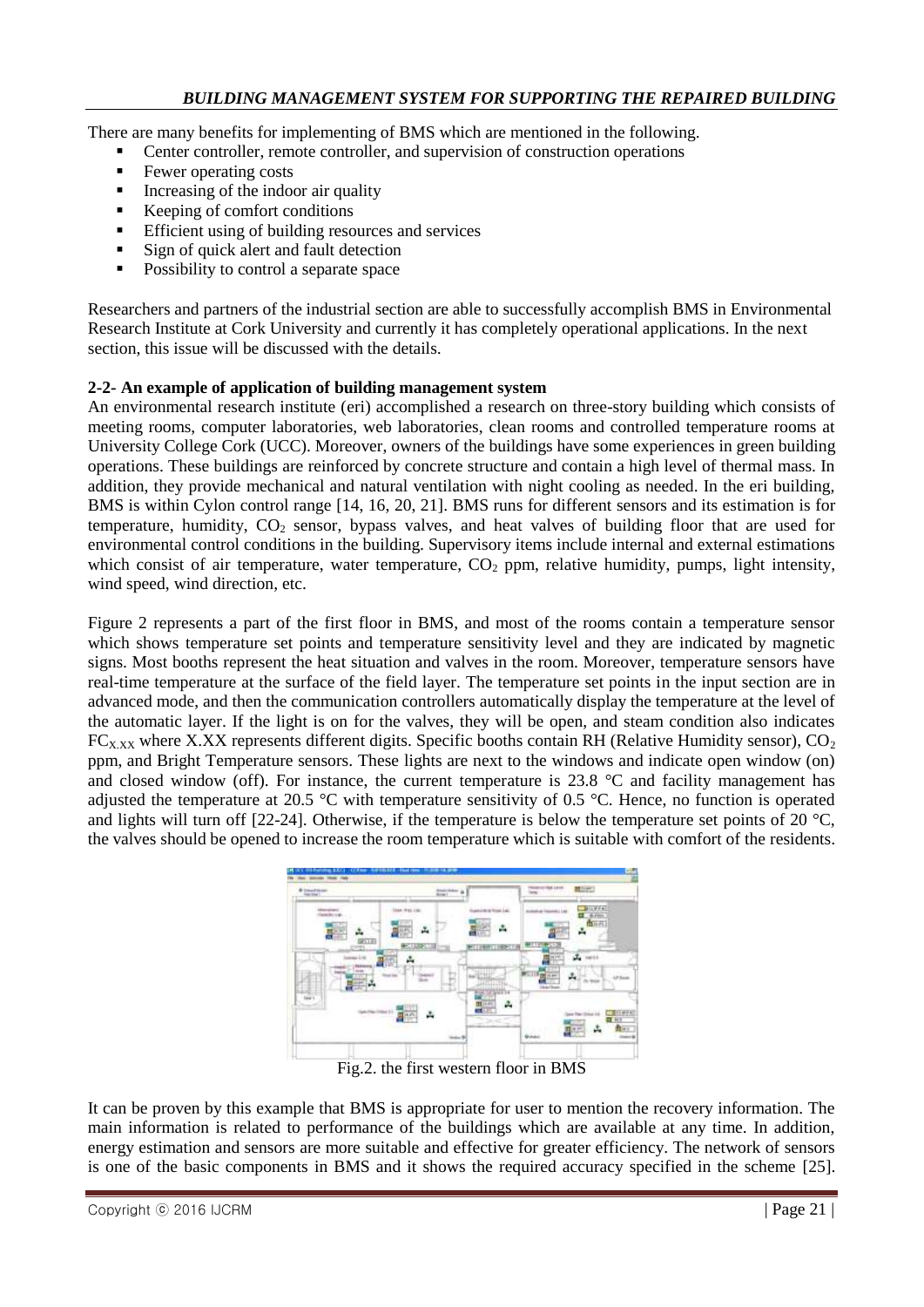Building information modeling has a great opportunity to design sensor networks and store sensor characteristics.

## **BUILDING INFORMATION MODELING**

Building information modeling is an implementation process and data managements of the buildings during the life cycles [26-28]. Generally, modeling software of dynamic buildings has used three-dimensional realtime for increasing the efficiency of building design and construction [29-31]. The complete digital system illustrates the components of creating modeling and their relationships [32-34].

In general, creating of the information modeling has two main components:

- It remains the essential design information in a digital forms which simplifies the information updating that has collaborative and valuable parts for researchers to study on this field.
- The relationship is defined based on the real-time between data of digital design and based on the technology of innovated and parametric construction modeling[30-31]. In other words, the results of this relationship are saving significant amounts of time and money and increasing the efficiency and quality of the project [35-37]. In this chapter, two functional aspects of the BIM are presented. In the beginning, BIM is utilized to design the sensor network and store the BMS data. Another important application is use of the performance analysis in energy simulation modeling which has been repaired based on the old buildings.

#### **3-1- DEFINITION OF THE SENSOR CONDITIONS**

Building Information Modeling is an integrated database for coordinate information that many participants put together this information in distribution of design process [38, 39]. It is an appropriate way to store and use the data for light sensor condition during the BMS process. The geometry of buildings, HVAC system and light systems should be installed in BMI. Their performance shows the sensor condition in the buildings. It should be specified and performed for sensor network design. In addition, as shown in Fig 3, sensor characteristics are stored in BIM after completion of the sensor network design [40-42].



Fig.3. the role of BIM in this system

#### **3-2- Energy simulation model**

There is a stable analysis method to obtain successful improvement of building efficiency and cost reduction. BIM provides key information of buildings which is suitable for performance analysis. Geometric sections, HVAC system, and light systems in BIM of virtual buildings are saved as 3D model. Simulation models are defined as a data source to generate simulation performance. BMS can be utilized to continuously monitor organizations and provide the related data for calibration and simulation model. Autodesk Revit and Revit MEP software application are applied to create the model with details.

The existing geometry of the building not only is created in Revit scheme, but also HVAC and light systems are created by Revit MEP. The other section of the software (limited IES VE and Integrated Environment Solution) are located in Revit MEP, and this section is used for heat simulation in available models. Energy consumption is illustrated by BMS and energy simulation, and also, evaluation of 3D model is shown in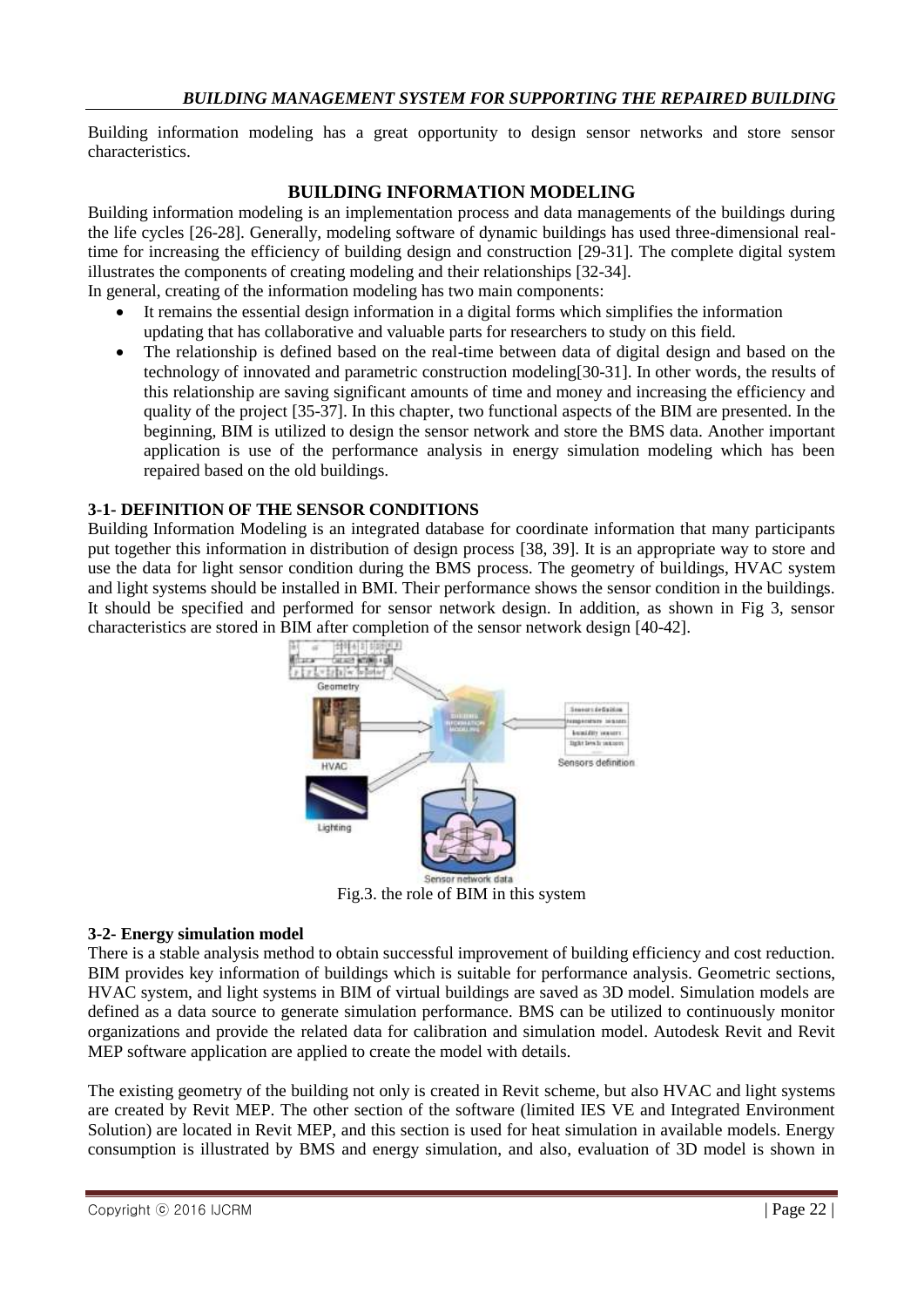BIM. In addition, simulation model is created for ERI buildings. Figure 4 shows a 3D model for energy simulation. After simulating, a detailed report about loading and warming is provided for each section.



Fig.3. 3D model of ERI building

Simulation loads report shows the real thermal load (includes heat and electrical application at 218.7 kW) for ERI building. This numerical values are obtained by hourly operation of 2096 hours with 80% efficiency of a boiler. Hence, (1) shows the total energy consumption during a year, and (2) is formulated for ERI building.<br> $\frac{218.7 \text{ kW} \times 2096 \text{ hr}}{2000 \text{ Hz}} = 572994 \text{ kWhrs}$  $218.7$  kW  $\times$  2096 hr

$$
\frac{216.7 \text{ kW} \times 2090 \text{ m}}{80\%} = 572994 \text{ kWhrs}
$$
\n
$$
\frac{\text{yr}}{3258 \text{ m}^2} = 175 \frac{\text{kWhrs}}{\text{m}^2 \times \text{yr}}
$$
\nAt this time, the data has energy usage for BMS, and then it shows that energy consumption.

has energy usage for BMS, and then it shows that energy consumption contains gases and EBS which is  $m^2 \times yr$ *kWhrs* 182  $\frac{kmm_s}{m^2 \times yr}$ . It is obvious that the obtained results completely resemble the simulated

results for BMS.

#### **CONCLUSION**

There are many smart technologies which help reduce energy consumption and also, construction costs for this issue is considered. The BMS method is essentially a solution in the buildings that represents a comfortable, safe, and energy-efficient environment. Residents can use BMS for application of automated buildings such as lightening system and HVAC, and it allows managers to prevent customers' complaints to reduce operation costs in the range of 15%-20%. Moreover, BMS shows historical data and real-time data. The previous state is important because owners and managers provide piece of information about this process named maintenance which requires parts of the device and energy application for users such as tenants and residents. Based on the intelligent decisions, it can be concluded that the part of information, their replacement, and other required resources in terms of performance are essential. Historical data are also important because they are capable for calculation of the costs and budgeting. Identifying of the energy supply costs is very useful to look at the energy supply forms and check them out. In the last case, real-time data give owners and managers the chance to make decisions that it sometimes occurs only if the convenience for the customers is very crucial issue. In addition, there is question that it needs to specify management facilities, and owners should find an alternative to make it easy to use. BIM allows managers of sensors to create the data which is needed for making decisions. There is also a graphical display which is easily understood and performed by owners and managers, and it indicates the use of UCC ERI building.

#### **REFERENCES**

- [1] C. Holbeck, "Maximizing ROI in an Integrated BMS," *Buildings,* vol. 101, no. 11, p. 24, 2007.
- [2] A. R. Sadat, S. Ahmadian, and N. Vosoughi, "A novel torque ripple reduction of switched reluctance motor based on DTC-SVM method," in *2018 IEEE Texas Power and Energy Conference (TPEC)*, 2018: IEEE, pp. 1- 6.
- [3] A. Esmaili Torshabi and L. Ghorbanzadeh, "A Study on Stereoscopic X-ray Imaging Data Set on the Accuracy of Real-Time Tumor Tracking in External Beam Radiotherapy," *Technology in cancer research & treatment,*  vol. 16, no. 2, pp. 167-177, 2017.
- [4] C. Lockwood, "Building the green way," *harvard business review,* vol. 84, no. 6, pp. 129-137, 2006.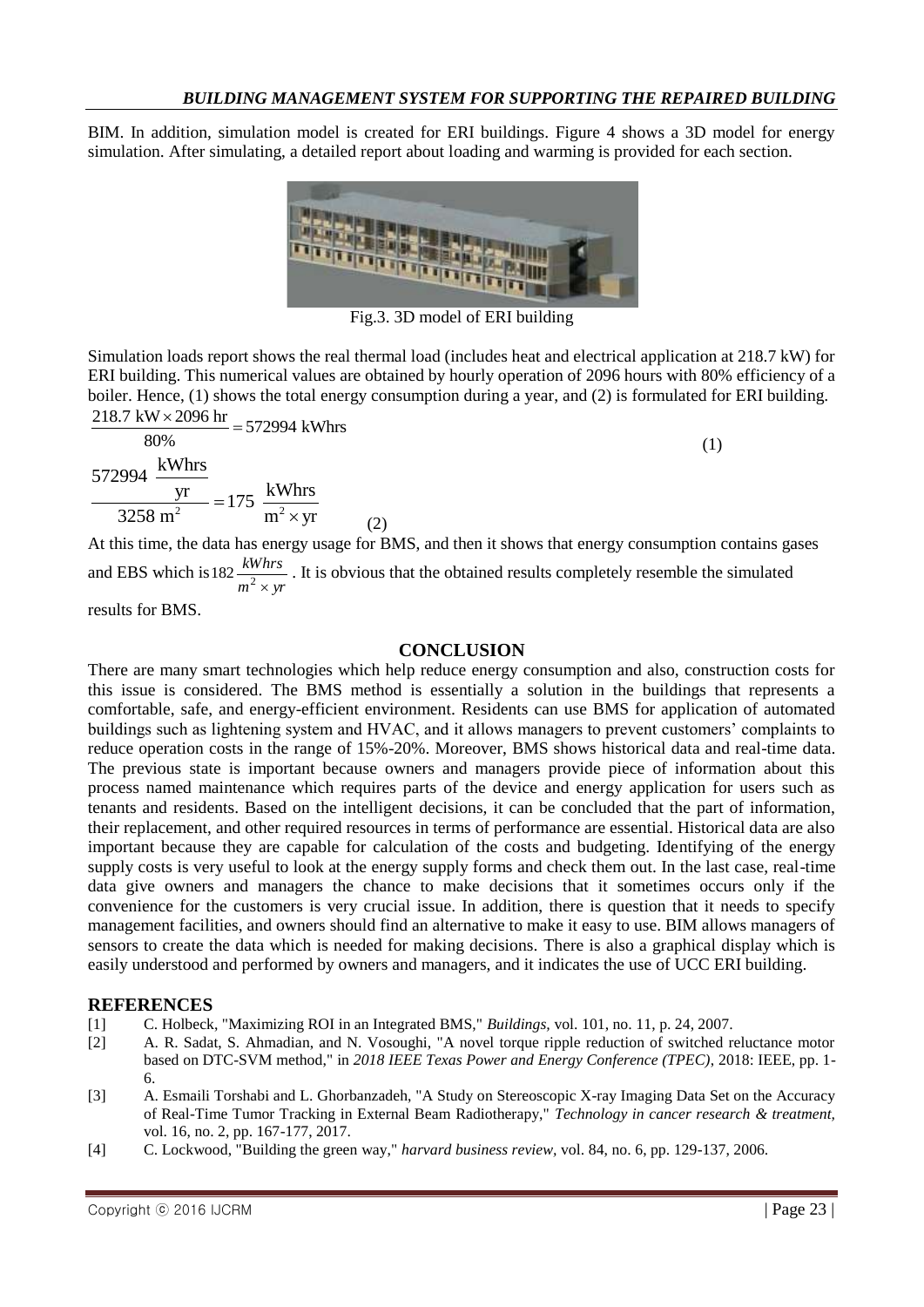#### *BUILDING MANAGEMENT SYSTEM FOR SUPPORTING THE REPAIRED BUILDING*

- [5] M. Khatibi, H. Zargarzadeh, and M. Barzegaran, "Power system dynamic model reduction by means of an iterative SVD-Krylov model reduction method," in *2016 IEEE Power & Energy Society Innovative Smart Grid Technologies Conference (ISGT)*, 2016: IEEE, pp. 1-6.
- [6] M. Seyedi, G. Dolzyk, S. Jung, and J. Wekezer, "Skin Performance in the Rollover Crashworthiness Analysis of Cutaway Bus," in *Special Topics in Structural Dynamics, Volume 5*: Springer, 2019, pp. 127-136.
- [7] I. Aminzahed, M. M. Mashhadi, and M. R. V. Sereshk, "Investigation of holder pressure and size effects in micro deep drawing of rectangular work pieces driven by piezoelectric actuator," *Materials Science and Engineering: C,* vol. 71, pp. 685-689, 2017.
- [8] H. Mustafa and P. Bansal, "Building management systems: Beyond electronics," *AIRAH Journal,* vol. 7, no. 4, pp. 22-27, 2002.
- [9] N. Ghanbari, P. M. Shabestari, A. Mehrizi-Sani, and S. Bhattacharya, "State-space modeling and reachability analysis for a dc microgrid," in *2019 IEEE Applied Power Electronics Conference and Exposition (APEC)*, 2019: IEEE, pp. 2882-2886.
- [10] O. Salari, M. Nouri, K. H. Zaad, A. Bakhshai, and P. Jain, "A Multi-Source Inverter for Electric Drive Vehicles," in *2018 IEEE Energy Conversion Congress and Exposition (ECCE)*, 2018: IEEE, pp. 3872-3879.
- [11] V. Bradshaw, *Building control systems*. John Wiley & Sons, Inc., 1993.
- [12] M. Ketabdar, "Numerical and Empirical Studies on the Hydraulic Conditions of 90 degree converged Bend with Intake," *International Journal of Science and Engineering Applications,* vol. 5, no. 9, pp. 441-444, 2016.
- [13] O. Salari, K. H. Zaad, A. Bakhshai, and P. Jain, "Hybrid Energy Storage Systems for Electric Vehicles: Multi-Source Inverter Topologies," in *2018 14th International Conference on Power Electronics (CIEP)*, 2018: IEEE, pp. 111-116.
- [14] N. Ghanbari and S. Bhattacharya, "Battery State of Charge Management by Voltage Feedback Modification," in *2019 IEEE Transportation Electrification Conference and Expo (ITEC)*, 2019: IEEE, pp. 1-5.
- [15] F. Safdarian and A. Kargarian, "Time decomposition strategy for security-constrained economic dispatch," *IET Generation, Transmission & Distribution,* 2019.
- [16] A. Khalkhali, M. Afroosheh, and M. Seyedi, "Modeling and Prediction of FRP Composite Cylinder tubes Crashworthiness Characteristics," 2014.
- [17] I. Aminzahed, Y. Zhang, and M. Jabbari, "Energy harvesting from a five-story building and investigation of frequency effect on output power," *International Journal on Interactive Design and Manufacturing (IJIDeM),*  vol. 10, no. 3, pp. 301-308, 2016.
- [18] H. Mehrabi and I. Aminzahed, "Design and testing of a microgripper with SMA actuator for manipulation of micro components," *Microsystem Technologies,* pp. 1-6.
- [19] H. Mehrabi, M. Hamedi, and I. Aminzahed, "A novel design and fabrication of a micro-gripper for manipulation of micro-scale parts actuated by a bending piezoelectric," *Microsystem Technologies,* journal article December 03 2019, doi: 10.1007/s00542-019-04696-6.
- [20] F. Rahmani, F. Razaghian, and A. Kashaninia, "Novel Approach to Design of a Class-EJ Power Amplifier Using High Power Technology," *World Academy of Science, Engineering and Technology, International Journal of Electrical, Computer, Energetic, Electronic and Communication Engineering,* vol. 9, no. 6, pp. 541- 546, 2015.
- [21] M. Khatibi and S. Ahmed, "Optimal resilient defense strategy against false data injection attacks on power system state estimation," in *2018 IEEE Power & Energy Society Innovative Smart Grid Technologies Conference (ISGT)*, 2018: IEEE, pp. 1-5.
- [22] J. Kavanagh, "Performance Objectives and Metrics for the ERI Building's Hybrid Energy Systems," *Minor Research Thesis, University College Cork,* 2006.
- [23] L. Ghorbanzadeh and A. E. Torshabi, "An Investigation into the Performance of Adaptive Neuro-Fuzzy Inference System for Brain Tumor Delineation Using ExpectationMaximization Cluster Method; a Feasibility Study," *Frontiers in Biomedical Technologies,* vol. 3, no. 1-2, pp. 8-19, 2016.
- [24] S. Ahmadian, H. Malki, and A. R. Sadat, "Modeling time of use pricing for load aggregators using new mathematical programming with equality constraints," in *2018 5th International Conference on Control, Decision and Information Technologies (CoDIT)*, 2018: IEEE, pp. 38-44.
- [25] N. Ebrahimi, "Simulation of a Three link-Six Musculo Skeletal Arm Activated by Hill Muscle Model," 2019.
- [26] G. Lee, R. Sacks, and C. M. Eastman, "Specifying parametric building object behavior (BOB) for a building information modeling system," *Automation in construction,* vol. 15, no. 6, pp. 758-776, 2006.
- [27] A. Hamedi, M. Ketabdar, M. Fesharaki, and A. Mansoori, "Nappe Flow Regime Energy Loss in Stepped Chutes Equipped with Reverse Inclined Steps: Experimental Development," *Florida Civil Engineering Journal,* vol. 2, pp. 28-37, 2016.
- [28] M. R. Seyedi, S. Jung, and J. Wekezer, "Characteristic Analysis of Modified Dolly Test: A Sensitivity Study of Initial Conditions on Rollover Outcomes," in *Model Validation and Uncertainty Quantification, Volume 3*: Springer, 2020, pp. 107-115.